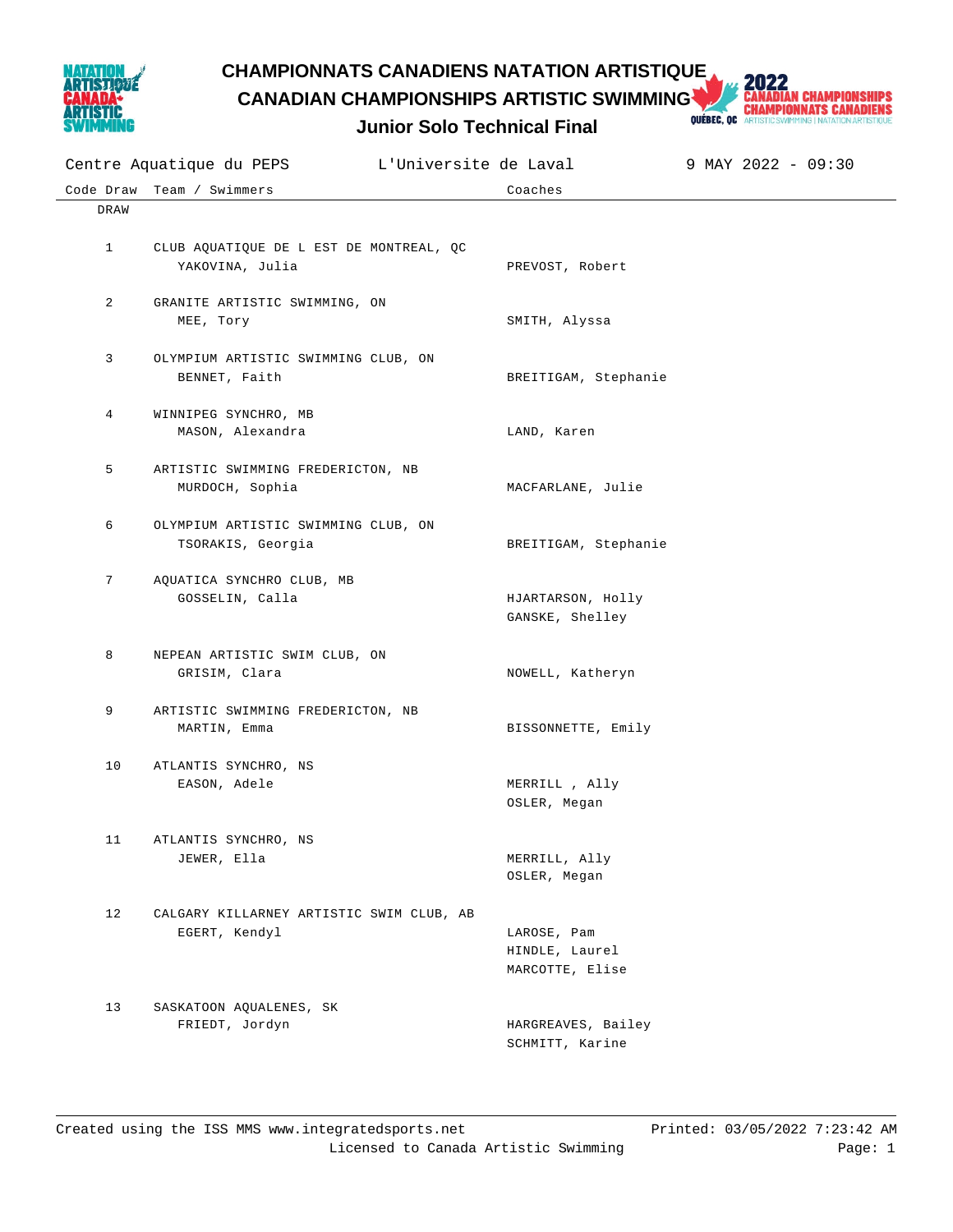

## **CHAMPIONNATS CANADIENS NATATION ARTISTIQUE<br>CANADIAN CHAMPIONSHIPS ARTISTIC SWIMMING AND CHAMPIONNATS CANADIENS<br>Lunior Solo Technical Final Dubbec, or artistics Membrical Particular Schapion CANADIAN CHAMPIONSHIPS ARTISTIC SWIMMING**

#### **Junior Solo Technical Final**

|    | Centre Aquatique du PEPS L'Universite de Laval                |                                             | 9 MAY 2022 - 09:30 |
|----|---------------------------------------------------------------|---------------------------------------------|--------------------|
|    | Code Draw Team / Swimmers                                     | Coaches                                     |                    |
| 14 | QUEBEC EXCELLENCE SYNCHRO, QC<br>PAQUIN, Justine              | DA COSTA, Samantha<br>MORNEAU, Marie-Helene |                    |
| 15 | PERFORMANCE SYNCHRO, QC<br>PAQUETTE, Audrey                   | MICHAUD, Katherine                          |                    |
| 16 | QUEBEC EXCELLENCE SYNCHRO, QC<br>NAPPI, Mea                   | LABELLE, Katia<br>MORNEAU, Marie-Helene     |                    |
| 17 | GRANITE ARTISTIC SWIMMING, ON<br>MCKINLEY, Ella               | DURAND, Courtney<br>LEITHWOOD, Alyssia      |                    |
| 18 | SURF CITY ARTISTIC SWIMMING, NB<br>STREETER, Kylie            | CUTLER, Ashley<br>O`NEILL, Gillian          |                    |
| 19 | PACIFIC WAVE SYNCHRO, BC<br>HUTT, Keily                       | CHEN, Meng<br>STIRRAT, Katie                |                    |
| 20 | WATERLOO REGION ARTISTIC SWIMMING CLUB, ON<br>LOUCKS, Larissa | HOU, Yingli<br>PODOSKY, Elena<br>JIN, Na    |                    |
| 21 | REGINA SYNCHRO, SK<br>CAWKWELL, Bronte                        | GOOD, Natalie                               |                    |
| 22 | OLYMPIUM ARTISTIC SWIMMING CLUB, ON<br>POWER, Lauren          | BREITIGAM, Stephanie                        |                    |
| 23 | SASKATOON AQUALENES, SK<br>JORGENSEN, Emily                   | HARGREAVES, Bailey<br>WACHS, Laurie         |                    |
| 24 | DOLLARD SYNCHRO, QC<br>BERTHIAUME, Eve                        | PICHE, Lyne<br>POLLOCK, Catherine           |                    |
| 25 | GO CAPITAL ARTISTIC SWIMMING CLUB, ON<br>LALOVIC, Hana Lina   | BEAUREGARD-ROSS, Genevieve                  |                    |
| 26 | REMIX ARTISTIC SWIMMING CLUB, ON<br>YOU, Alyssa               | WU, Manny                                   |                    |